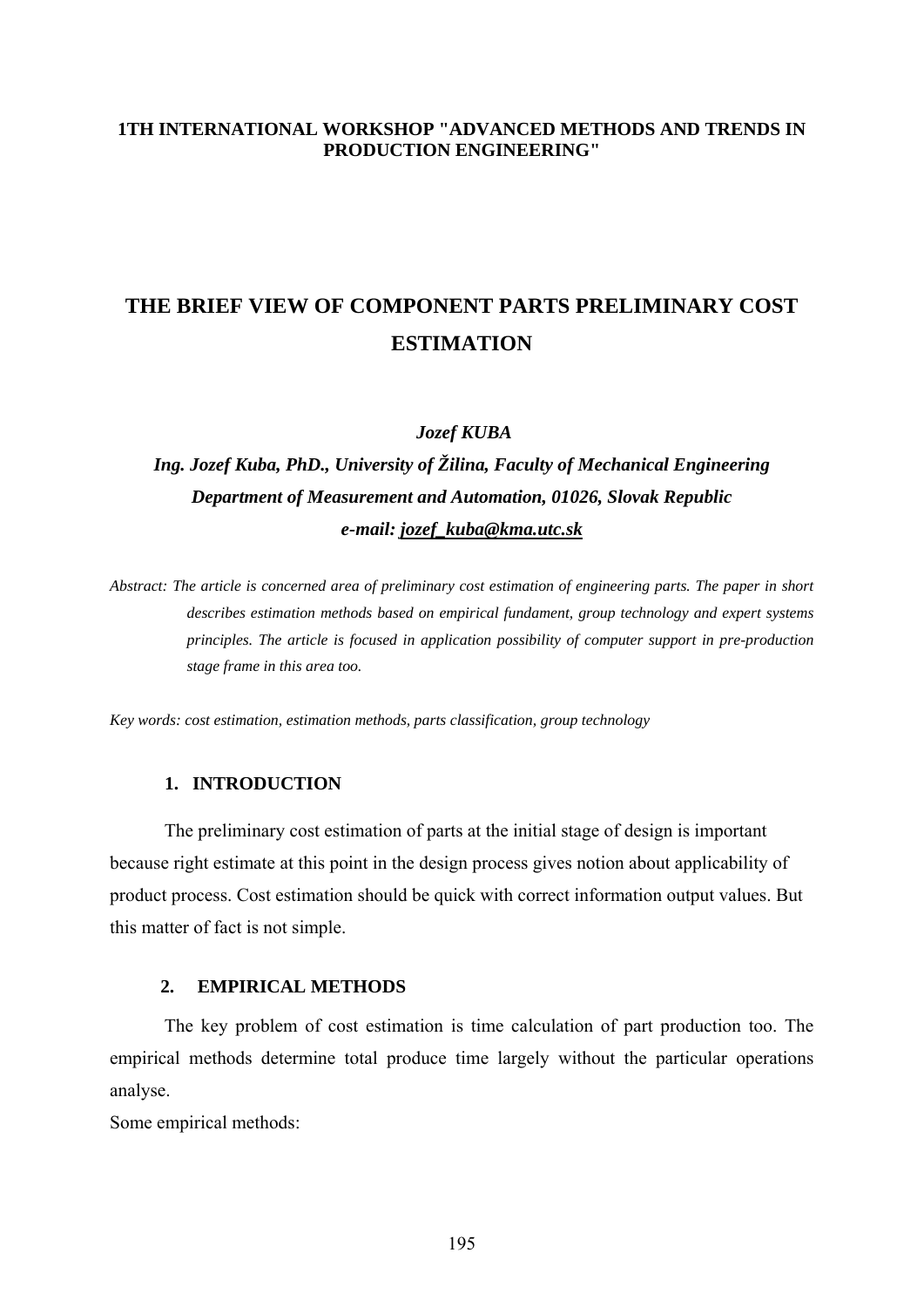- Method of summary empirical formulas
- Comparative method
- Statistic method
- Method of summary estimate

The advantage of these methods is mainly their simplicity, but it is too little. As for disadvantages it is primarily high inaccuracy, limited flexibility from aspect of production batch, etc. These factors derogate foundation their major using.

## **2. GROUP TECHNOLOGY AND PRELIMINARY COST ESTIMATION**

The main aim of group technology is to simplify design, manufacturing, purchasing, and other business processes on base of similar parts items. It reduces the variety of component parts [5]. Therefore using of this benefit has also foundation in cost estimation process too.

The classification and part coding may be done by several methods. It depends on many attributes. It may be for example sort of production process (Fig.1). The component



**Fig.1** Sort of production process

classification is done according to their similar properties and conditions of production process.

The main key problem of information system for cost estimation is collecting and handling dates and their management by suitable computer tools (SQL, PDM, etc.). For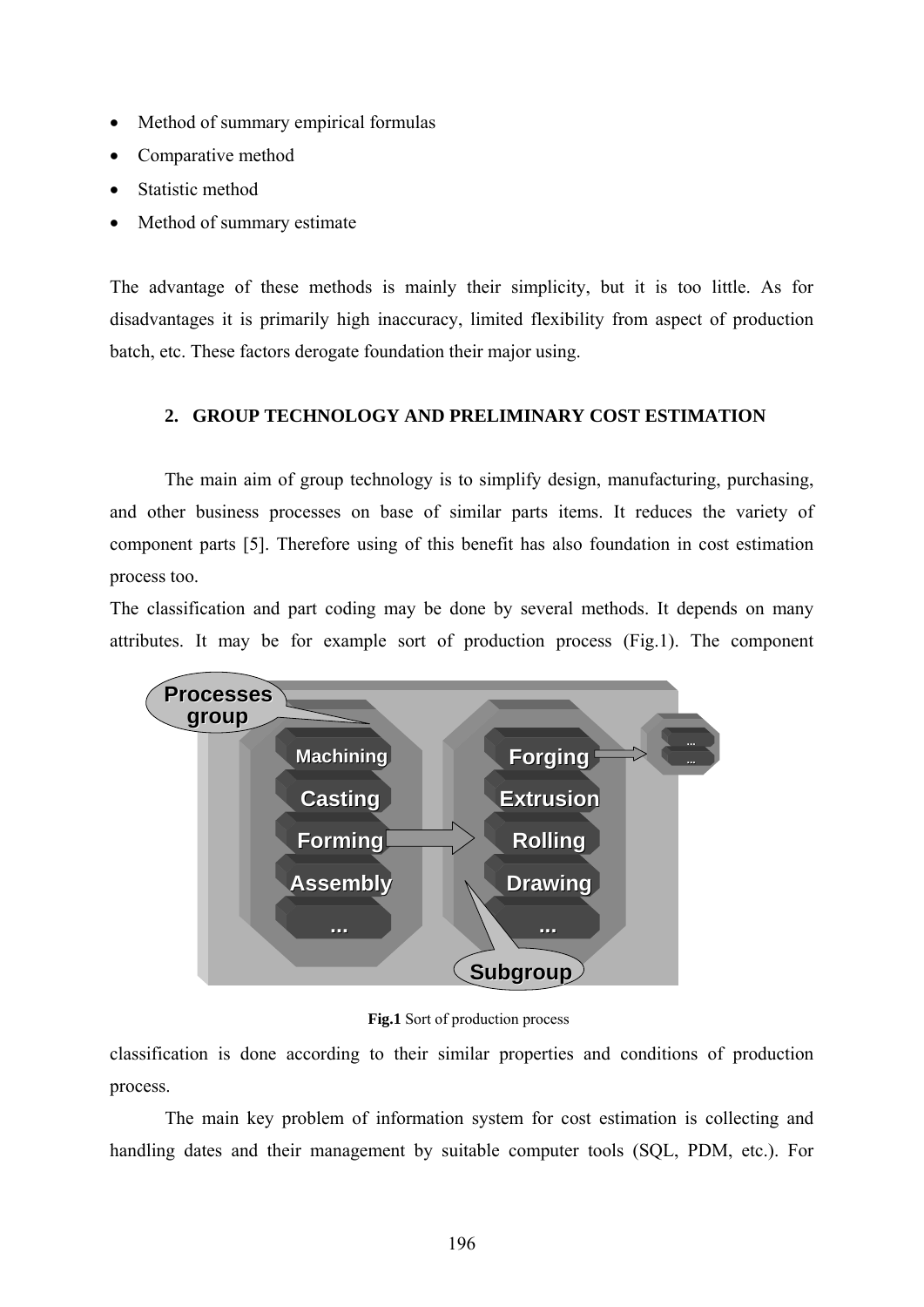higher level of output precision it is necessary the large amount of information about part and production process, which are according to shape dimensions technological parameters, etc. Further it is needy system of regulations and cost formulas for each created group of parts with similar properties. For creating of rule system may be used expert systems principles -("IF" … "THEN") e.g. [1].



**Fig.2** Information about part

The vague parameters determination may be done by methods of fuzzy set theory or theory of probability e.g. [2].

The cost of product increases as complexity of product increases. The product complexity is influenced shape complexity, maximum dimension, tolerance range, surface roughness, wall thickness, weight etc.

The heavy query may be description of shape complexity of part. Answer for this question is creation of graphical shape classification for example (Fig. 3). suitable information about shape complexity is also number of dimensions and middle wall thickness of part. In respect